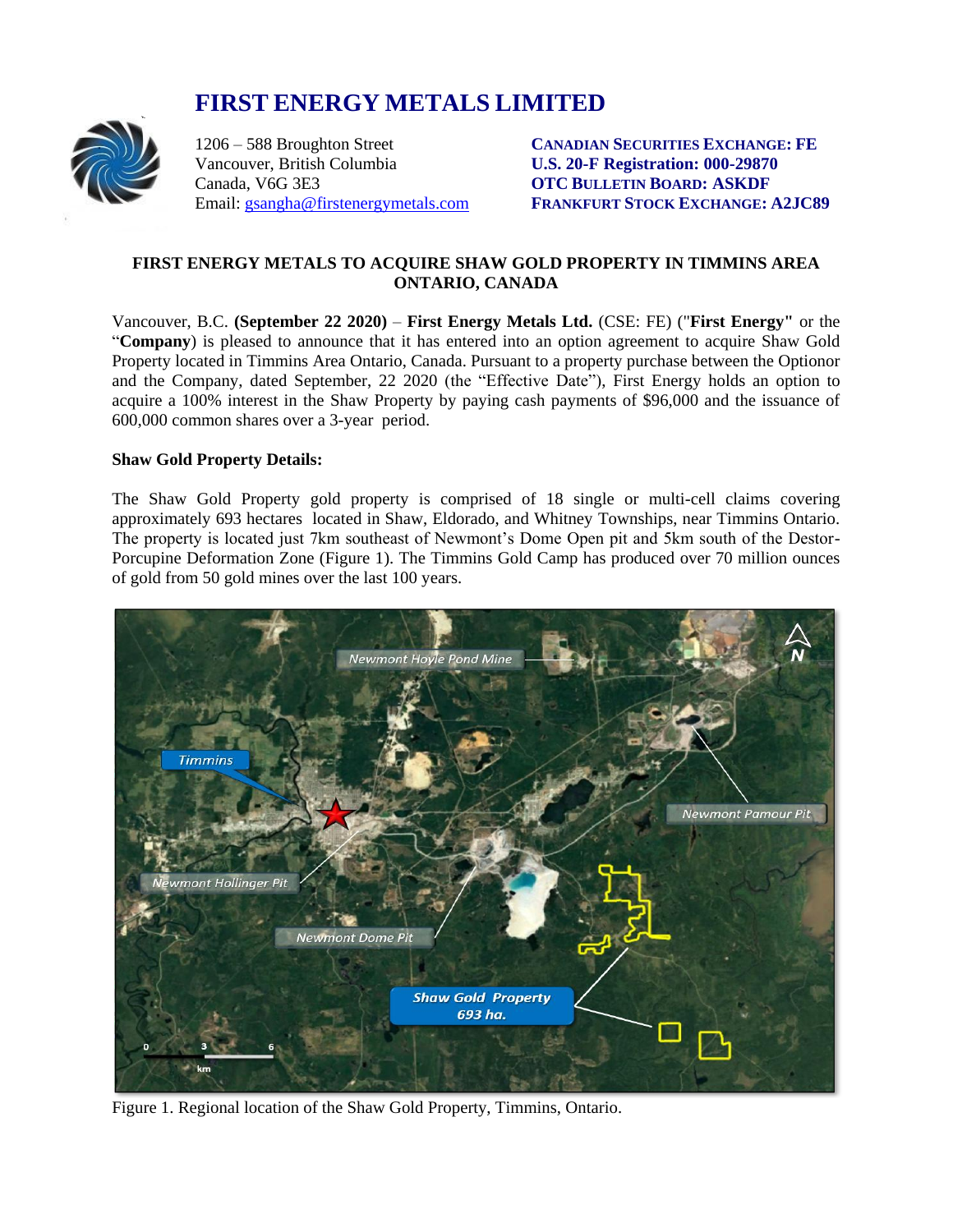At the Bay Lake Gold Showing on the Property a 12m shaft was sunk circa 1930's on a 1.37m wide quartz vein which returned composite samples of 150.8 g/t Au, 43.2 g/t Au and 35.17 g/t Au. Historical grab samples returned 766.2 g/t Au and 229.7 g/t Au (source OGS MDI42A06NE0017).

Previous historical exploration at the Turner Gold Showing has intersected gold mineralization from a 1972 drill program by Flint Rock Mines in felsic tuffs and a fuschite-bearing carbonate zone. Highlights of the drilling are tabled below:

| <b>Shaw Gold Property Historical Drilling</b><br><b>Turner Gold Showing</b><br><b>Flint Rock Mines 1972</b> |       |      |       |             |
|-------------------------------------------------------------------------------------------------------------|-------|------|-------|-------------|
|                                                                                                             |       |      |       |             |
|                                                                                                             |       |      |       |             |
| DH1                                                                                                         | 12.34 | 1.83 | 21.8  | 42A06NE0314 |
|                                                                                                             | 8.57  | 1.07 | 92.3  | 42A06NE0314 |
| DH <sub>2</sub>                                                                                             | 4.11  | 1.83 | 24.1  | 42A06NE0314 |
|                                                                                                             | 6.55  | 1.52 | 104.5 | 42A06NE0314 |
| DH <sub>3</sub>                                                                                             | 5.49  | 0.91 | 24.4  | 42A06NE0314 |
| DH4                                                                                                         | 3.08  | 1.22 | 40.8  | 42A06NE0314 |
| DH5                                                                                                         | 7.2   | 0.91 | 16.9  | 42A06NE0314 |
| DH6                                                                                                         | 2.74  | 1.22 | 52.7  | 42A06NE0314 |
| DH7                                                                                                         | 4.8   | 0.91 | 115.1 | 42A06NE0314 |
| DH <sub>8</sub>                                                                                             | 7.2   | 1.52 | 68.3  | 42A06NE0383 |
|                                                                                                             | 8.23  | 4.57 | 72.23 | 42A06NE0383 |
|                                                                                                             |       | 100  |       | 0.00100000  |

The above information provides an indication of the exploration potential of the Shaw Gold Property and may not be representative of expected results.

*Cautionary Statement: Investors are cautioned that technical information in this news release has been taken from Ontario Ministry of Energy, Northern Development and Mines (MNDM) and Ontario Geological Survey (OGS) online database (Assessment Work Reports (AFRI)* MDI42A06NE0017, 42A06NE0314, and 42A06NE0383)*. The Company has not verified the information regarding sampling, analytical methods, and test data underlying the information. The above-mentioned intervals are downhole intersections. Limited drilling in 1981 by Lacana Mining Corporation failed to repeat the above intercepts. A qualified person from the Company has not done sufficient work to verify the results. The Company believes that the information is relevant to an appraisal of the merits of the property and forms a reliable basis upon which to develop future exploration programs. The Company will need to conduct further exploration which will include drill testing and sampling to verify historical data, and there is no guarantee that the results obtained will reflect the historical results. The mineralization reported on the adjacent properties may not be indicative of the mineralization on the Property*

The QP and the Company has not completed sufficient work to verify the historic information on the properties comprising the Shaw Gold Property, particularly regarding historical exploration, neighbouring companies, and government geological work.

This above noted agreement is with a non-related party and there are no directors, officers or senior management in common. Closing of the Transaction is subject to obtaining all required approvals, including the CSE and including any other regulatory approval.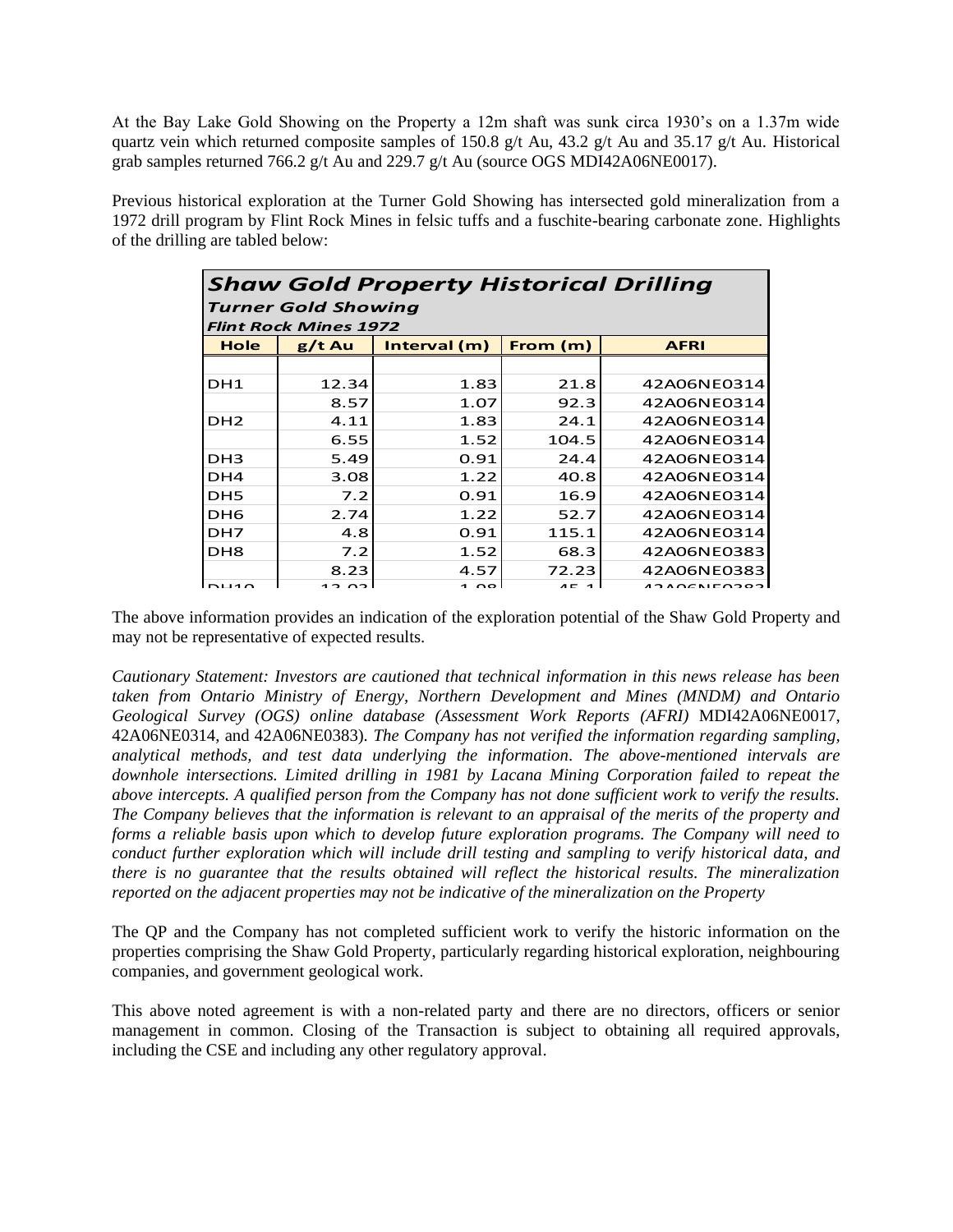"We are excited to acquire the Shaw Gold Property" states Gurminder Sangha, CEO of First Energy Metals. "The acquisition follows our business strategy to acquire properties of merit in well established and historical mining camps in order to unlock their full potential through modern-day exploration and deposit model types."

In addition, the Company would like to revise the terms of the previously announced private placement in its August 25, 2020 press release. First Energy initially proposed to issue up to 13,333,333 units at \$0.15 per unit, with each unit comprised of one common share and one half of one share purchase warrant, each whole warrant entitling the holder to purchase one additional common share \$0.30 per share for one year.

First Energy would like to amend the private placement as follows:

- issue up to 10,000,000 Hard-dollar units at \$0.15 per unit rather than up to 13,333,333 units
- issue up to 3,333,333 flow-through shares at \$0.15 per share with no warrant

The proceeds will be used for exploration and development of the Company's mineral properties and general working capital. One or more existing insiders may be participating in the financing as approved by independent directors. The Company is relying on an exemption from the related party requirements of MI 61-101.

In connection to the above noted non-brokered private placement, finder's fees may be paid to eligible finders in accordance with the policies of the CSE. Closing of the proposed private placement is subject to obtaining all required approvals, including from the CSE and any other regulatory approval. The securities will be subject to a four-month hold period plus one day under applicable securities laws.

### **Qualified Person**

Mike Kilbourne, P. Geo, an independent qualified person as defined in National Instrument 43-101, has reviewed, and approved the technical contents of this news release on behalf of the Company.

### **About First Energy Metals Limited.**

First Energy Metals is a publicly traded Canadian mineral exploration company with a primary focus of acquiring a multi-commodity mineral property portfolio. Our goal is to identify, acquire and explore North American mineral prospects in the precious metal, base metal, and industrial metals sector.

The Company's strategy is to:

- Acquire and advance projects through prospecting and early-stage exploration;
- Source Joint Venture partners to fund future exploration and project development;
- Create shareholder value through exploration success.

First Energy will continue to add to its multi-commodity portfolio through organic acquisitions of new projects and opportunities with the intention of adding value and projects over time. The Company's common shares trade on the Canadian Securities Exchange (CSE) under the symbol FE and are also listed on the US OTC Markets (Pink) as ASKDF and on the Frankfurt Stock Exchange as A2JC89.